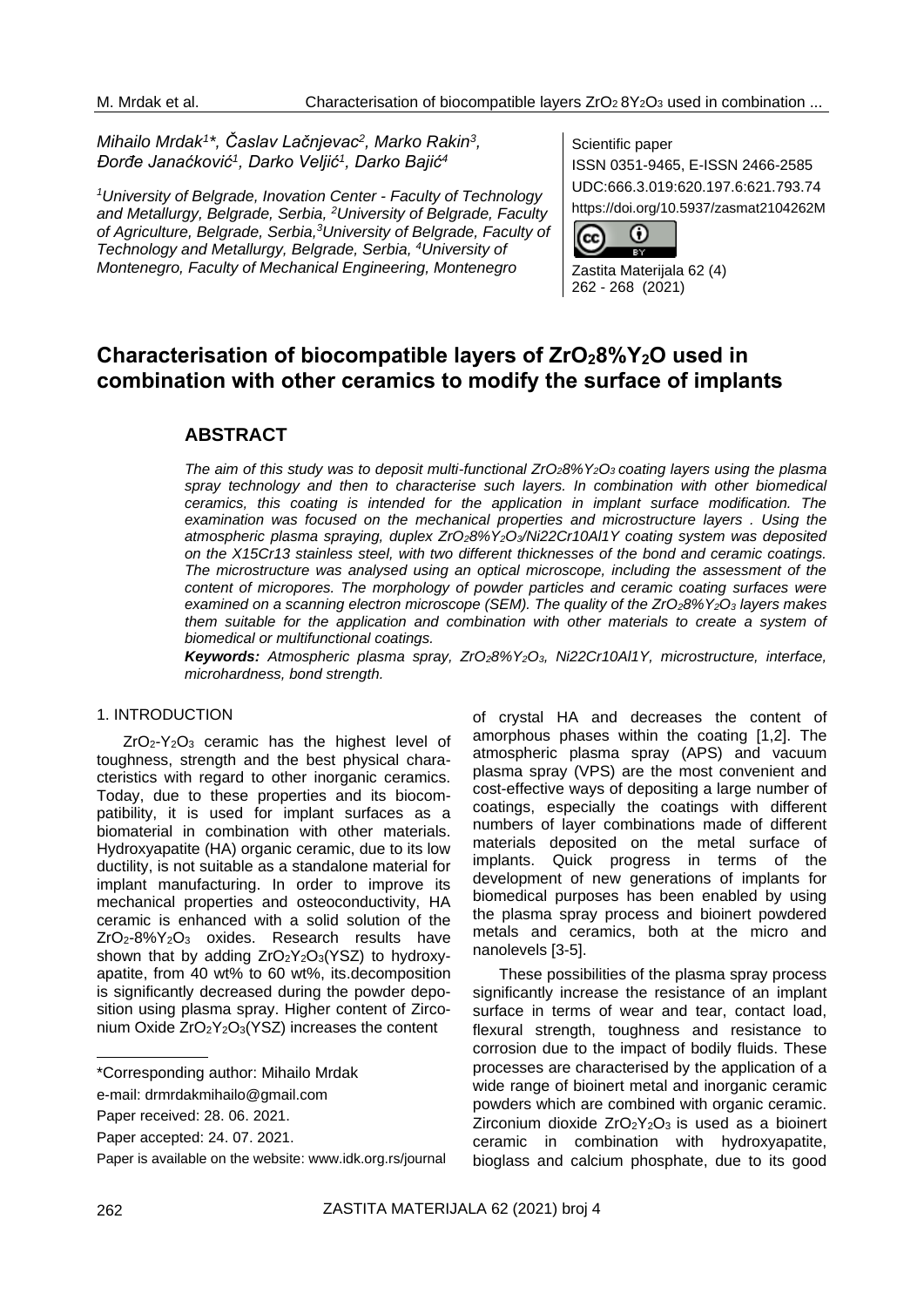toughness, density and surface inertness [6,7]. Necessary theoretical knowledge, as well as practical experience, represent the foundation for the reliable engineering of quality coating, selection of powder and the type of the plasma spray process, definition of plasma spray parameters and completion of deposition with the aim of achieving the optimum coating quality. Christel et al. were the first to present the use of  $ZrO<sub>2</sub>$  for the production of the femoral heads for hip replacements, which is its major application in medicine today [8]. The most studied stabilisers for  $ZrO<sub>2</sub>$  are CaO, MgO, Y<sub>2</sub>O<sub>3</sub> and  $CeO<sub>2</sub>$  [9-12], however, only  $ZrO<sub>2</sub>8\%Y<sub>2</sub>O<sub>3</sub>$  meets the ISO standard for surgical application [13]. Testing the biocompatibility of ceramic powders such as ZrO<sub>2</sub>8%Y<sub>2</sub>O<sub>3</sub> showed that they do not cause cytotoxicity in living cells [14,15]. Today,  $ZrO<sub>2</sub>$  layers stabilised by  $Y<sub>2</sub>O<sub>3</sub>$  are widely used in manufacturing hip joint replacements as well as in protecting the hip implant surface together with bioreactive layers of organic ceramic (HA). [16]. Additionally, due to good mechanical characteristics, primarily toughness and high stability,  $ZrO<sub>2</sub>$  ceramic is used as a dental implant [17]. Additionally, due to good mechanical characteristics, primarily toughness and high stability, ZrO<sub>2</sub> ceramic is used as a dental implant [18]. Since  $ZrO<sub>2</sub>-Y<sub>2</sub>O<sub>3</sub>$  ceramic turned out to be the most dominant inorganic ceramic in the implant manufacturing process, this created a need for the deposition of  $ZrO<sub>2</sub>8\%Y<sub>2</sub>O<sub>3</sub>$  layers using plasma spray in order to analyse mechanical and structural characteristics of the ceramic.

By analysing the paper written by Marcelli at all [18], who used NiAlMo bond coating, we came to the idea to use Ni22Cr10Al1Y coating as a bonding layer. A typical microstructure of the plasma sprayed  $ZrO_28\%Y_2O_3$  oxide is lamellar with horizontal and transverse cracks, unmolten particles and micropores. These defects in the microstructure are formed during the deposition of particles, which coincides with their velocity towards the substrate, collision speed with the substrate and the cooling rate. Deposited particles exhibit high residual stresses, arising from the difference between the thermal shrinkage of  $ZrO<sub>2</sub>$ in comparison with the substrate and extremely high cooling rate  $\sim 10^6$  °C/s. There are two mechanisms of oxygen transfer through this coating: ionic diffusion of oxygen from  $ZrO<sub>2</sub>$  crystal structure and penetration of oxygen as a gas through micropores and microcracks [19]. The thickness of the oxide layer of the bond coating may be increased during the oxidation; this produces stresses on the bond-ceramic interface. These stresses cause cracking at the joint of the

bond coating and ceramic YSZ (Yttria-stabilized Zirconia) layer [19]. Transverse and longitudinal cracks are formed on the surface or near the upper layer/interface of the bond and ceramic layer due to the thermal stresses that will cause cracking of the ceramic layer (partially or completely with flaking from the substrate). Generally, coating fractures represent a rather important topic, due to their inhomogeneity. Different approaches have been applied in the literature for the assessment of failure resistance of heterogeneous structures [20- 23]. More details on the mechanical behaviour of coatings and biomaterial interfaces, including damage, fracture and corrosion resistance, can be found in [24-27].

The aim of this study was to characterise  $ZrO<sub>2</sub>8\%Y<sub>2</sub>O<sub>3</sub>$  layers deposited by the APS process and produce the coatings with adequate quality for different applications, but primarily for surface modification of alloys for the fabrication of implants. In order to successfully use  $ZrO<sub>2</sub>8\%Y<sub>2</sub>O<sub>3</sub>$  coating in combination with other ceramics, to create a system of biomedical coatings, it is necessary to deposit the layers without defects. For that cause, an analysis of the mechanical characteristics and structure of the layers was performed to assess the quality of the coating.The ceramic layers do not contain coarse cracks and pores, which confirmed that the layers were deposited within optimal deposition parameters.

### 2. EXSPERIMENTAL PART

#### *2.1. Materials and experimental details of plasma spray coatings deposition*

The Č.4171 (X15Cr13 - EN10027) stainless steel Železarna Ravne, Slovenia, was the substrate onto which the coating layers were deposited. AMDRY 9624 and Metco 204NS (Sulzer Metco) powders were used for the fabrication of a twolayer coating. AMDRY 9624 is Ni22Cr10Al1Y alloy based on Ni with 20 wt% Cr, 10 wt% Al and 1 wt% Y with the granulation range of 11 - 37 μm [28]. Figure 1 shows the secondary electron image (SEM) of this powder; the particles are spherical. Ceramic powder Metco 204NS is ZrO<sub>2</sub> stabilised with  $8wt\%$  $Y_2O_3$  which is produced by agglomeration and HOSP (Hollow Oxide Spherical Powder) technique. Granulation is in the range of 11-125 μm, the melting point is at 2800°C and thermal conductivity is 0.8-1.3 W/Mk [29]. Figure 2 (SEM image) reveals a spherical particle shape. The mechanical properties of the coating system were tested according to the standard PN 582005 [30]. The steel bases onto which the coatings were sprayed for microhardness and microstructure examination were 70x20x1.5 mm in size.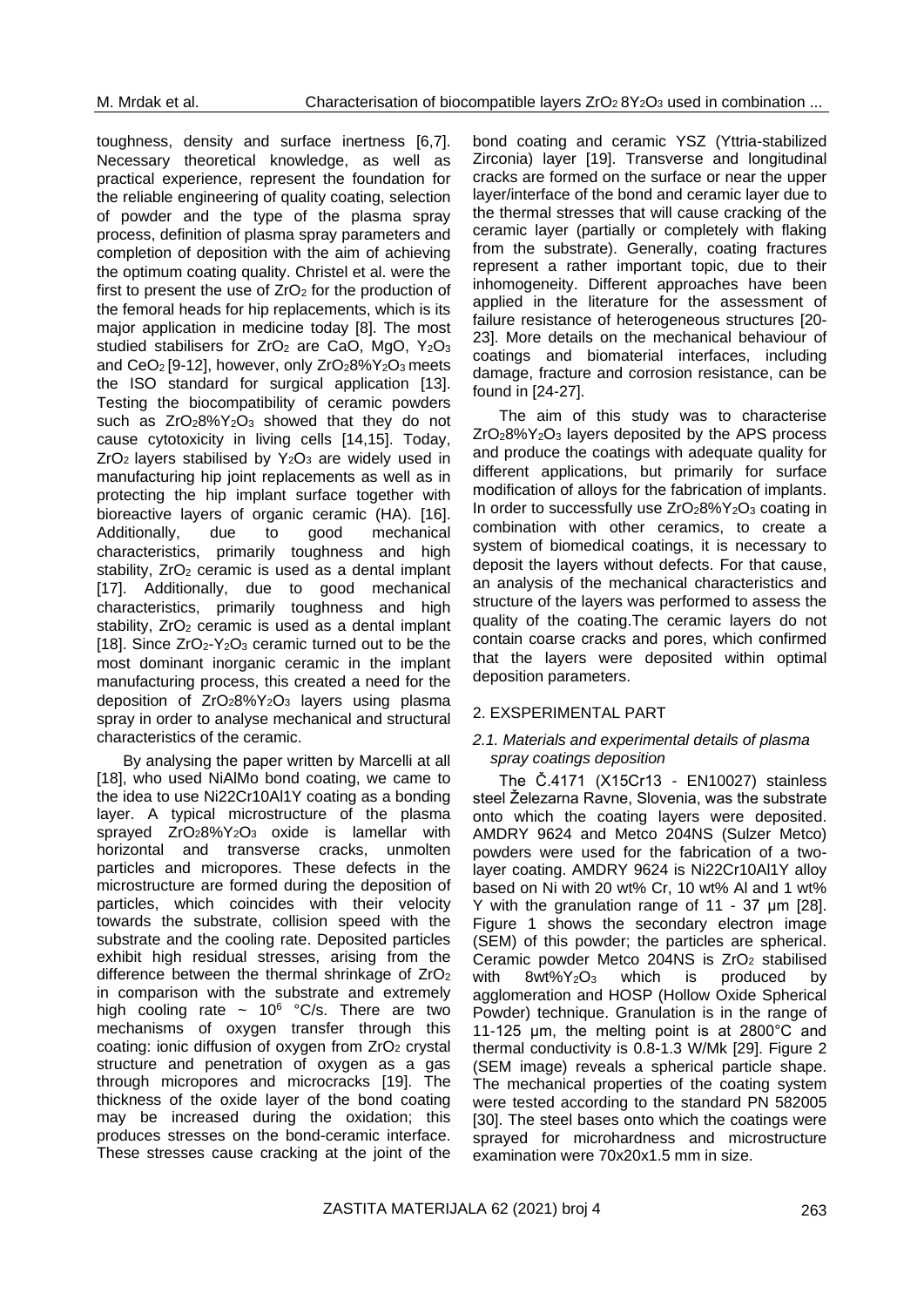

*Figure 1. (SEM) Scanning electron micrograph of the Ni22Cr10Al1Y powder particles*





*Figure 2. (SEM) Scanning electron micrograph of the ZrO2 8Y2O3 powder particles*

## *Slika 2. (SEM) Skening elektronska mikrofotografija čestica praha ZrO2 8Y2O<sup>3</sup>*

The size used for bond strength testingadhesionwas Ø25x50mm. Measuring of microhardness  $(HV<sub>0.3</sub>)$  was performed in the direction along the lamellae. Five readings of microhardness values of the layers were collected, in the middle and at the ends of the samples; two extreme values were discarded. Of the three remaining values, minimum and maximum are shown. Bond strength testing (adhesion) was conducted with a tension rate of 1 cm/min. The test groups consisted of five specimens (again, two extreme values were discarded). Of the three remaining values, the average bond strength is shown. The morphology of the powder particles was examined on SEM. Characterisation of the surface of the ceramic coating in the middle and 2 mm from the edge of the sample was also done on SE. The microstructure of the layers was examined under an optical microscope (OM). Analysis of the content of micropores in the coating was performed by examining 5 micrographs at 200X magnification. This paper presents the average value of the content of micropores. The deposition of the powders was done with the atmospheric plasma spray (APS) [31] system of the Plasmadyne Company and the SG-100 plasma gun, which consisted of a type K 1083A-129 cathode, type A 1083-165 anode and a type GI 1083A-113 gas injector. Argon was used as the arc gas, in combination with He and the power supply of up to 40kW. The plasma spray powder deposition parameters are shown in Table 1. Primary cooling of the molten powder particles in the process of deposition was carried out with dry compressed air, through two nozzles on the plasma gun. Before the powder deposition process, the substrate surfaces were roughened with white corundum particles, 0.7 - 1.5 mm in size. The powder was deposited on the substrate, preheated to 160-180 °C. Two groups of samples were made, with different thicknesses of bond coating/ceramic coating: (0.1-0.11mm/0.4- 0.42 mm) and (0.2-0.25 mm/0.25-0.28 mm).

# *Table 1. Powder deposition parameters*

*Tabela 1. Parametri depozicije praha*

| Deposition parameters                         | AMDRY<br>9624 | Metco<br>204NS |
|-----------------------------------------------|---------------|----------------|
| Plasma current, $I(A)$                        | 800           | 900            |
| Plasma voltage, $U(V)$                        | 42            | 43             |
| Primary plasma gas<br>flow rate, Ar (I/min)   | 47            | 47             |
| Secondary plasma gas<br>flow rate, He (I/min) | 22            | 32             |
| Carrier gas flow rate,<br>Ar $(l/min)$        | 9             | 6              |
| Powder feed rate,<br>(q/min)                  | 35            | 45             |
| Stand-off distance,<br>(mm)                   | 120           | 90             |

# 3. RESULTS AND DISCUSSION

# *3.1. Results of coatings testing*

Microhardness values of the coatings system are shown in Figure 3. Ni22Cr10Al1Y alloy bond coating had consistent values in the range of 386- 414 HV0.3. Distribution of microhardness indicates that the layers were deposited uniformly throughout the coating cross-section with a small portion of micropores, confirmed by the analysis of the micrographs. The microhardness of the  $ZrO_28\%Y_2O_3$  ceramic coating was 710 - 768HV<sub>0.3</sub>. Due to the weaker inter-lamellar contact between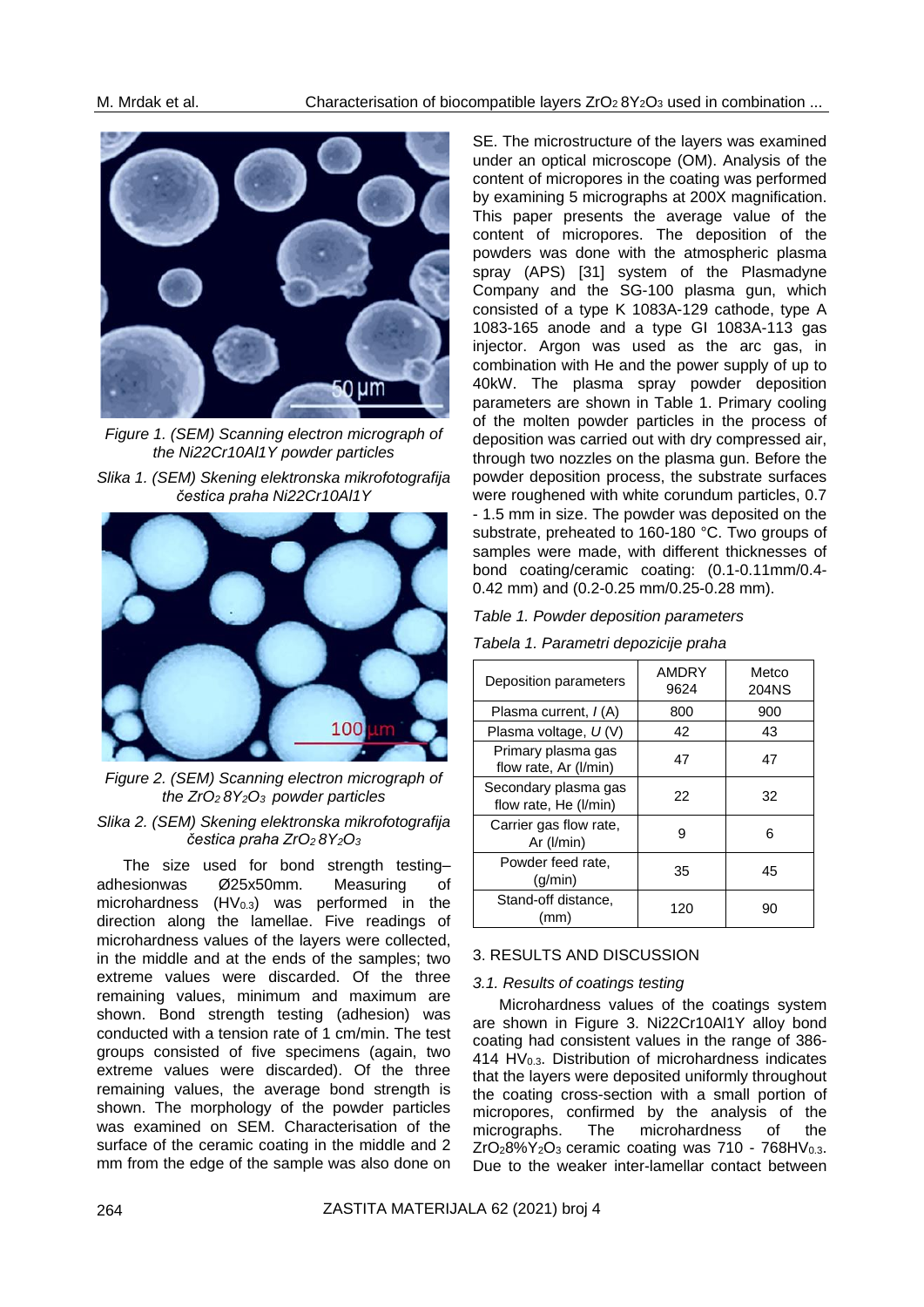the deposited particles, the ceramic coating had a wider microhardness range. The ceramic particles had less pronounced plastic deformation compared to particles of the metal coating in terms of the collision with the previously deposited layer. Therefore, the ceramic layers had a higher content of micropores, also confirmed by the analysis of the micrographs.



*Figure 3. Results microhardness of the coating Ni22Cr10Al1Y and ZrO28%Y2O<sup>3</sup>*

### *Slika 3. Rezultati mikrotvrdoće prevlaka Ni22Cr10Al1Y i ZrO28%Y2O<sup>3</sup>*

The average value of tensile bond strength– adhesionof the coatings system with the thicknesses of bond coating/ceramic coating (0.1- 0.11 mm/0.4-0.42 mm) was 38 MPa. Preheating of the surfaces provided for better distribution of particles along the substrate, thus increasing the bonding surface located between the molten particles and the substrate. The strong bond between the deposited particles and the coating is made possible since the molten particles shrink and anchor themselves to the rough surface. For a higher ratio of thicknesses (0.2-0.25 mm/0.25-0.28 mm), the strength was significantly higher - 64 MPa. Bond strength increases with the increase in bond coat thickness; this was expected because a thicker bond layer reduces the stress between the substrate and the ceramic layer. Figure 4 shows the microstructure of the coatings system with the following thicknesses of bond coating/ceramic coating: 0.1-0.11mm / 0.4-0.42mm and Figure 5 with the thicknesses: 0.2-0.25mm / 0.25-0.28 mm. In the micrographs, inter-boundaries between the substrate/bond coating and inter-boundaries of bond/ceramic coating are visible. Qualitative analysis showed that at the interface between the substrate and the deposited coatings there were no defects such as discontinuities of the layers, microcracks, macrocracks, delamination and flaking of the coating from the substrate, which is in accordance with the bond strength values. Analysis

of the micrographs revealed that the average content of micropores in the bond coating was 1.7 %, while 15 % is the average contentwithin the layers of the ceramic coating. Figure 5 clearly shows the micropores in both of them, which are black and marked by arrows. In the Ni22Cr10Al1Y bond coating, oxide phases of a light greycolour are present in addition to the micropores.



*Figure 4. (OM) Microstructure of the ZrO28%Y2O3 / Ni22Cr10Al1Y coatings system*

*Slika 4. (OM) Mikrostruktura sistema prevlaka ZrO28%Y2O3 / Ni22Cr10Al1Y*



*Figure 5. (OM) Microstructure of the ZrO28%Y2O3 / Ni22Cr10Al1Y coatings system, (bond/ceramic thickness ratio: 0.2-0.25 mm/0.25-0.28 mm)*

#### *Slika 5. (OM) Mikrostruktura sistema prevlaka ZrO28%Y2O3 / Ni22Cr10Al1 (vezna/keramička 0.2- 0.25 mm/0.25-0.28 mm)*

For clarity, Figure 6 shows the microstructure of the bond coating with a thickness of 0.2-0.25mm. The structure of the bond layers is lamellar. In the structure of the coating, two important Ni-based phases are present. The base of the coating is made of a solid solution of chromium and aluminium in nickel γ-Ni(Cr,Al) and intermetallic compounds of γ'-Ni3Al dispersed in the base of the solid solution (light greycolour, marked with arrows). Through the layers of the bond coating at the inter-lamellar boundaries, dark grey oxide lamellae (NiO, Cr<sub>2</sub>O<sub>3</sub> and α-Al<sub>2</sub>O<sub>3</sub>) are noticed; they are formed during the deposition of powder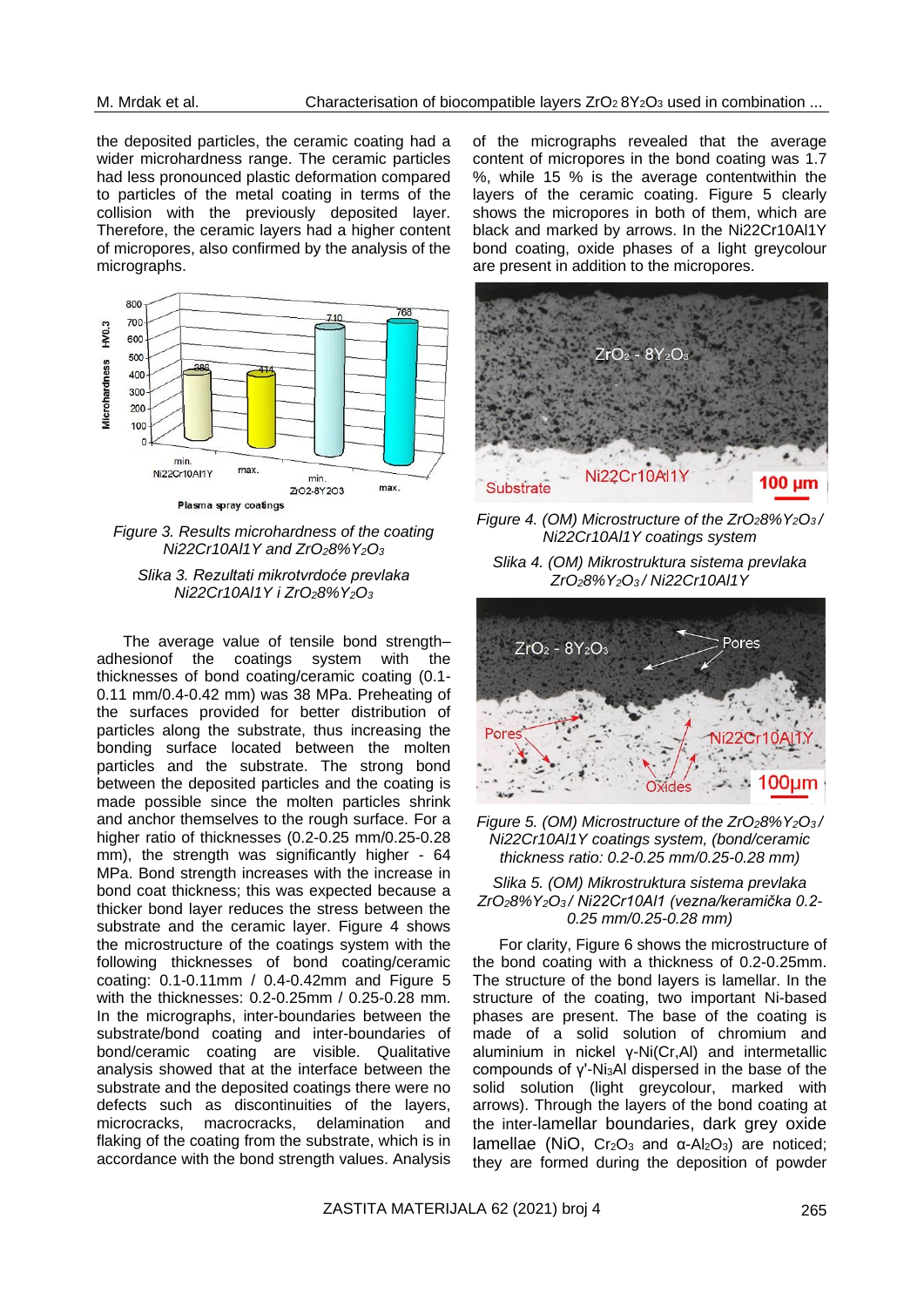which reacts with oxygen from the air and the oxygen incorporated into the plasma jet from the surrounding atmosphere [32,33]. In terms of the microstructure, there are no unmolten particles. Neither microcracks nor macrocracks were observer through the cross-section of the ceramic layer.



*Figure 6. SEM image of the Ni22Cr10Al1Y bond coating*

### *Slika 6. SEM slika vezne prevlake Ni22Cr10Al1Y*

Figure 7 shows the SEM image of the surface morphology of the  $ZrO<sub>2</sub>8\%Y<sub>2</sub>O<sub>3</sub>$  coating in the middle of the sample. Three overlapping splats are seen, indicating that the deposited particles were correctly and plastically well deformed on the previously deposited ceramic layer. The splats overlapping the edges are marked in Figure 7.



*Figure 7. SEM Surface morphology of ZrO28%Y2O<sup>3</sup> coatings in the middle of the sample.*

#### *Slika 7. SEM Morfologija površine ZrO28%Y2O<sup>3</sup> u sredini uzorka*

Ceramic powder particles, that have a high melting point, are fully molten in the core and upon the collision with the previously deposited layer, the molten ends of the particles were broken off and remained on the surface of the coating as precipitates. On the surface of the splats, precipitates up to 10 µm in size can be seen (marked with arrows). The microcracks present on the surface of the splats typically occur during the cooling of the deposited particles. Microcracks are a type of a problem which cannot be avoided. The reason behind the formation of microcracks lies in the stresses resulting from the thermal gradients in particles during the cooling phase and the difference in the thermal expansion coefficients of the deposited layers. The coating inner layers have a higher temperature relative to the coating surface and are exposed to tensile stresses. These stresses prevent the collection of particles onto the surface of the coating and are always greater than the tension of compacting of the particles which are cooling on the surface of the coating causing the formation of microcracks on the surface of the particles [33].

Figure 8 shows the SE image of the surface morphology of the ceramic coating at the sample edge-zone. One can observe an identical surface structure of the ceramic coating with a higher amount of precipitates. In the edge-zone, there were no large longitudinal cracks in the ceramics or separate segments of ceramics, which significantly affects the quality and functionality of the ceramic coating being used.



*Figure 8. SEM Surface morphology of ZrO28%Y2O<sup>3</sup> coatings at the edge of the sample*

#### *Slika 8. SEM Morfologija površine prevlake ZrO28%Y2O<sup>3</sup> na ivici uzorka*

In addition to the present microcracks and precipitates, micropores are visible on the surface of the ceramic coating. They are irregularly shaped and marked with arrows. The structure of the coating surface is good and typical for this type of ceramic.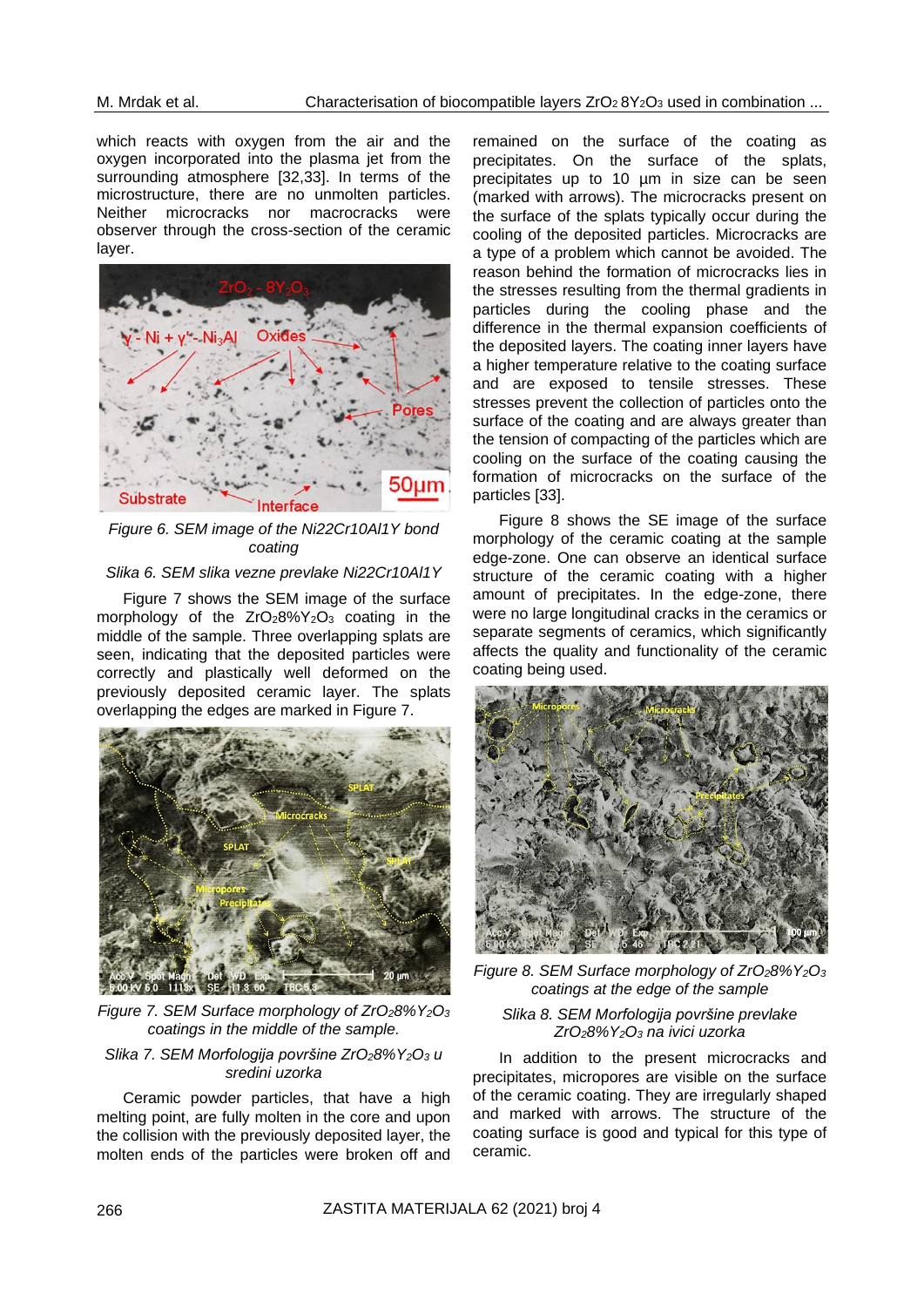#### 4. CONCLUSIONS

For this paper, a system of  $ZrO<sub>2</sub>8\%Y<sub>2</sub>O<sub>3</sub>$ Ni22Cr10Al1Y coatings was produced using the APS process. We analysed the mechanical properties as well as the microstructure of coating layers in the deposited state and thermal insulation properties / thermal stability.

The coating system has good mechanical and structural properties. The microhardness values of the Ni22Cr10Al1Y bond coating were in the range from 386 to 414HV $_{0.3}$ , and the  $ZrO<sub>2</sub>8\%Y<sub>2</sub>O<sub>3</sub>$ ceramic coating from 710 to  $768HV_{0.3}$ . The layers were uniformly deposited across the entire cross-section. Within the layers of bond and ceramic coating, the content of micropores is 1.7 and 15%, respectively. The mean value of tensile bond strength depends on the ratio of the thickness of the bond coating/ceramic coating. For the higher ratio (0.2- 0.25mm/0.25-0.28mm), average bond strength– adhesionwas significantly higher (64MPa) in comparison with 38MPa obtained for the lower ratio (0.1-0.11mm/0.4-0.42mm). Preheated substrates provided for better dispersions of particles and created more contact area between a coating and a substrate, which led to a higher value of adhesivebond strength.Tensile bond strength increases with the increase in bond thickness because the stresses between the substrate and top ceramic layer are reduced.

The microstructure of the coating consists of deformed and folded powder particles that form thin disks-splats in collision with the surface of the substrate.The base is made of a solid solution of chromium and aluminium in nickel γ-Ni(Cr,Al) and inter-metallic γ-Ni3Al compounds dispersed in the base of the solid solution. Between the lamellae of the solid solution, in the layers, NiO,  $Cr<sub>2</sub>O<sub>3</sub>$  and α-Al2O3oxides are present; they are formed during the powder deposition. The ZrO<sub>2</sub>8%Y<sub>2</sub>O<sub>3</sub> ceramic coating is uniformly deposited on the bond layer, without unmolten particles, rough pores and cracks through the layers.

#### *Acknowledgement*

*This work was supported by the Ministry of Education, Science and Technological Development of the Republic of Serbia (Contracts No. 451- 03-68/2021-14/200287,451-03-68/2020-14/200135).*

### 5. REFERENCE

- [1] K.A.Khor, L.Fu, V.J.P.Lim, P.Cheang (2000) The effects of ZrO2 on the phase compositions of plasma sprayed HA/YSZ composite coatings, Materials Sciiences, Eng.A, 276, 60-166.
- [2] M.F.Morks, A.Kobayashi (2007) Microstructure and Mechanical Properties of HA/ZrO<sub>2</sub> Coatings by Gas Tunnel Plasma Spraying, Trans. JWRI, 36, 47–51.
- [3] M.Mrdak, Č.Lačnjevac, M.Rakin (2018) Mechanical and structural features of Nb coating layers deposited on steel substrates in a vacuum chamber, Zastita materijala, 59(2), 167-172.
- [4] M.Mrdak, Č.Lačnjevac, M.Rakin, N.Bajić (2018) Characterization of tantalum coatings deposited using vacuum plasma spray process, Zastita materijala, 59(4), 489-494.
- [5] M.Mrdak, Č.Lačnjevac, M.Rakin, N.Bajić (2019) D.Veljić, Karakterizacija plazma sprej bioinertne prevlake Al2O328tež.%MgO, Zastita materijala, 60(1), 44-49.
- [6] P.Kumar, B.S.Dehiya, A.Sindhu (2018) Bioceramics for Hard Tissue Engineering Applications: A Review, International Journal of Applied Engineering Research, 13, 2744–2752.
- [7] [M.Dawlat, A.](https://www.ncbi.nlm.nih.gov/pubmed/?term=Mostafa%20D%5BAuthor%5D&cauthor=true&cauthor_uid=29900480) [Moustafa](https://www.ncbi.nlm.nih.gov/pubmed/?term=Aboushelib%20M%5BAuthor%5D&cauthor=true&cauthor_uid=29900480) (2018) Bioactive–hybrid– zirconia implant surface for enhancing osseointegration: an in vivo study, [Int. J. Implant](https://www.ncbi.nlm.nih.gov/pmc/articles/PMC5999599/)  [Dent](https://www.ncbi.nlm.nih.gov/pmc/articles/PMC5999599/)*.,*4, 7-15.
- [8] P.Christel, A.Meunier, M.Heller, J.P.Torre, C.N. Peille (1989) Mechanical properties and short-term in-vivo evaluation of yttrium-oxide-partially-stabilized zirconia, J. Biomed. Mater. Res., 23, 45–61.
- [9] P.Fassina, N.Zaghini, A.Bukat, C.Piconi, F.Greco, S.Piantelli (1992) Yttria and calcia partially stabilized zirconia for biomedical applications. In Bioceramics and the Human Body; Ravagliogli, A.; Krajewski, A.; Elsevier Applied Science: London and New York, p. 223–229.
- [10] R.C.Garvie, C.Urbani, D.R.Kennedy, J.C.McNeuer (1984) Biocompatibility of magnesia-partially stabilized zirconia (Mg-PSZ) ceramics, J. Mater. Sci., 19, 3224–3228.
- [11] S.Deville, L.Gremillard, J.Chevalier, G.Fantozzi (2005) A Critical Comparison of Methods for the Determination of the Aging Sensitivity in Biomedical Grade Yttria-Stabilized Zirconia, J. Biomed. Mater. Res. Part B, 72, 239–245,
- [12] S.Ban, H.Sato, Y.Suehiro, H.Nakahishi, M.Nawa, (2008) Biaxial flexure strength and low temperature degradation of Ce-TZP/Al<sub>2</sub>O<sub>3</sub> nanocomposite and Y-TZP as dental restoratives, J. Biomed. Mater. Res. Part B, 87, 492–498.
- [13] ISO 13356:2015 (2008) Implants for Surgery Ceramic Materials Based on Yttria-Stabilized<br>Tetragonal Zirconia (Y-TZP). International Tetragonal Zirconia (Y-TZP). International Organization for Standardization (ISO), 3rd ed.; Technical Committee: [ISO/TC 150/SC 1](https://www.iso.org/committee/53080.html) Materials.
- [14] H.Lang, Th.Mertens (1990) The use of human osteoblast-like cells as an in vitro test system for dental materials, J. Oral Maxillofac. Surg., 48, 606– 611.
- [15] I.Dion, L.Bordenave, F.Lefebvre, R.Bareille, C. Baquey, J.R.Monties, P.Havlik (1994) Physicochemistry and cytotoxicity of ceramics, J. Mater. Sci.: Mater. Medis., 5, 18–24.
- [16] A.I.Kozelskaya, E.N.Bolbasov, A.S.Golovkin, A.I. Mishanin, A.N.Viknianshchuk, E.V.Shesterikov, A. Ashrafov, V.A.Novikov, A.Y.Fedotkin, I.A.Khlusov, S.I.Tverdokhlebov (2018) Modification of the Ceramic Implant Surfaces from Zirconia by the Magnetron Sputtering of Different Calcium<br>Phosphate Targets: A Comparative Study, Phosphate Targets: A Comparative Study, Materials, 11, 1949-1957.